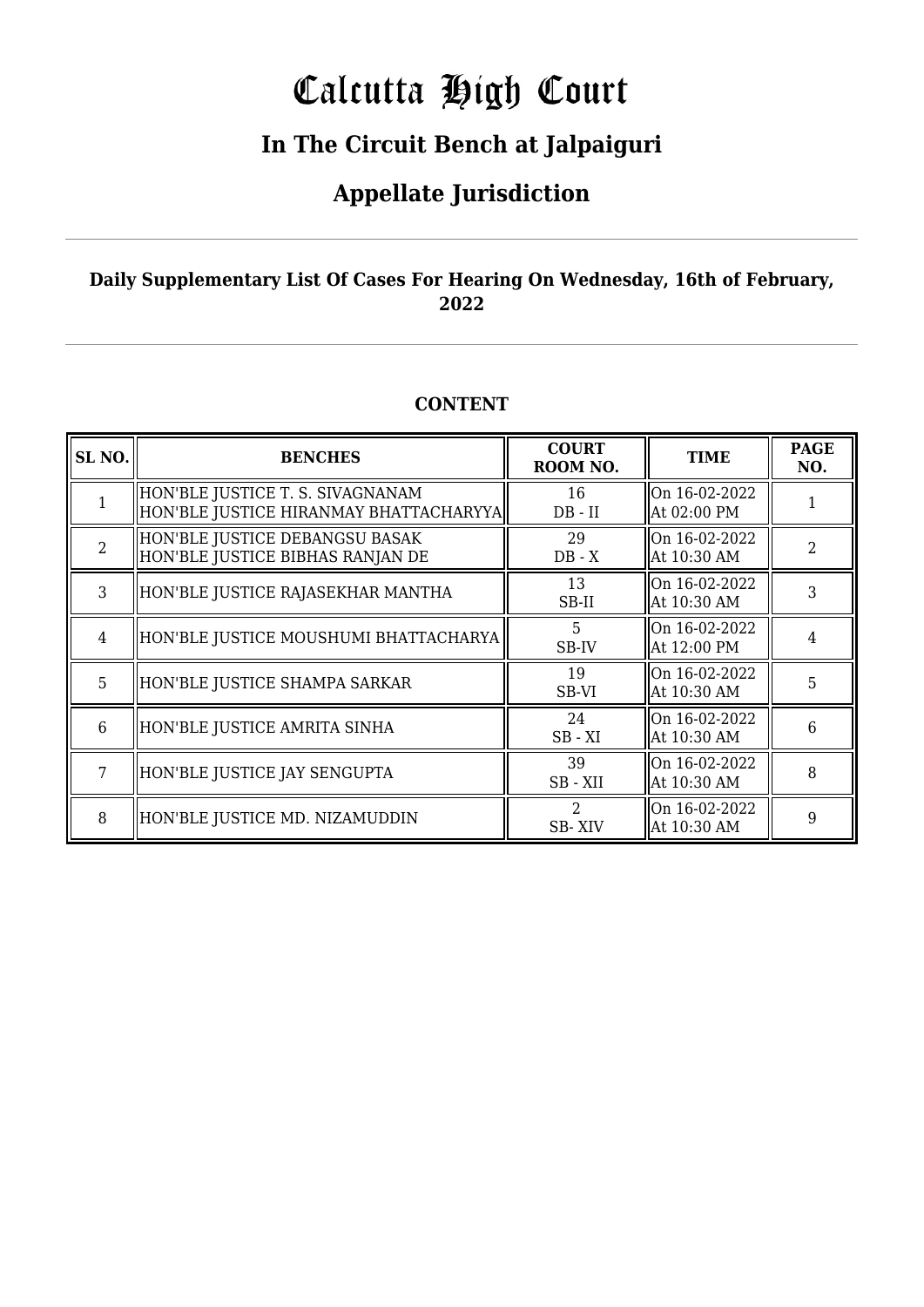

**DAILY CAUSELIST For Wednesday The 16th February 2022**

**COURT NO. 16**

**DIVISION BENCH (DB - II)**

**AT 2:00 PM**

**HON'BLE JUSTICE T. S. SIVAGNANAM HON'BLE JUSTICE HIRANMAY BHATTACHARYYA (VIA VIDEO CONFERENCE)**

**FROM PRINCIPAL BENCH**

**SPECIAL NOTE : MATTERS WILL BE TAKEN UP AFTER REGULAR MATTERS**

#### **FOR ADMISSION**

| 1 | MAT/10/2022                                                          | UNION OF INDIA AND ORS<br>VS<br>KAUSHIK SAHA AND ANR                                      | <b>TAPAN BHANJA</b> |
|---|----------------------------------------------------------------------|-------------------------------------------------------------------------------------------|---------------------|
|   | IA NO: CAN/1/2022                                                    |                                                                                           |                     |
| 2 | MAT/11/2022                                                          | UNION OF INDIA AND ORS<br>VS<br>WHOLE LEAF TOBACCO<br>VENTURES PRIVATE<br>LIMITED AND ORS | TAPAN BHANJA        |
|   | $H$ $\Lambda$ $D$ $\Lambda$ $\Lambda$ $H$ $H$ $P$ $\Lambda$ $\Omega$ |                                                                                           |                     |

IA NO: CAN/1/2022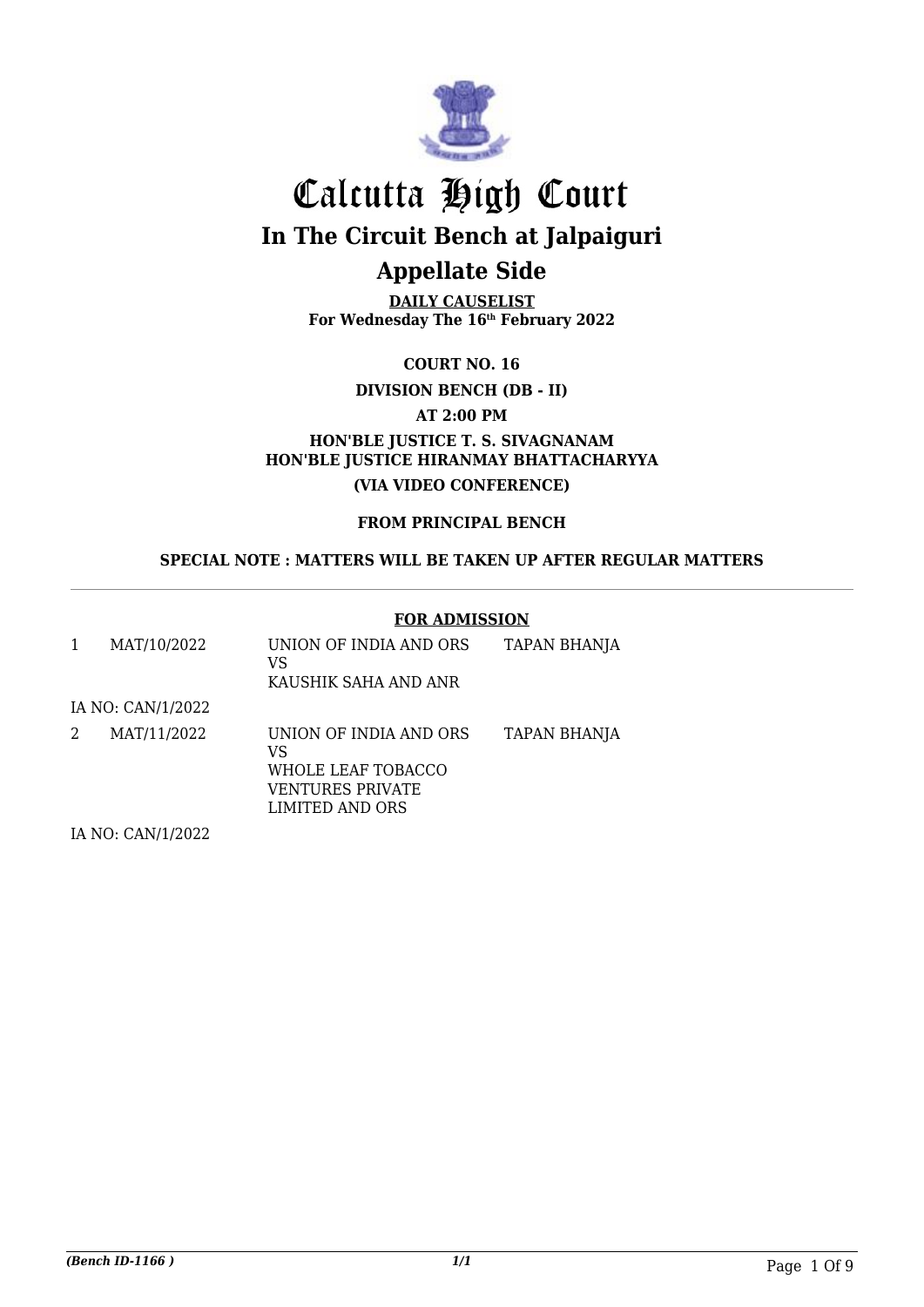

**DAILY CAUSELIST For Wednesday The 16th February 2022**

**COURT NO. 29**

**DIVISION BENCH (DB - X)**

**AT 10:30 AM**

**HON'BLE JUSTICE DEBANGSU BASAK HON'BLE JUSTICE BIBHAS RANJAN DE (VIA VIDEO CONFERENCE)**

**FROM PRINCIPAL BENCH**

#### **APPLICATION FOR ANTICIPATORY BAIL**

|   | CRM(A)/100/2022 | MALA CHHETRI<br>VS<br>State of West Bengal         | JEENIA RUDRA          |
|---|-----------------|----------------------------------------------------|-----------------------|
|   |                 | <b>APPLICATION FOR BAIL</b>                        |                       |
| 2 | CRM(DB)/48/2022 | <b>TULSI CHHETRI</b><br>VS<br>State of West Bengal | <b>MADHUSRI DUTTA</b> |
| 3 | CRM(DB)/49/2022 | <b>ASRAFUL ALOM</b><br>VS<br>State of West Bengal  | JEENIA RUDRA          |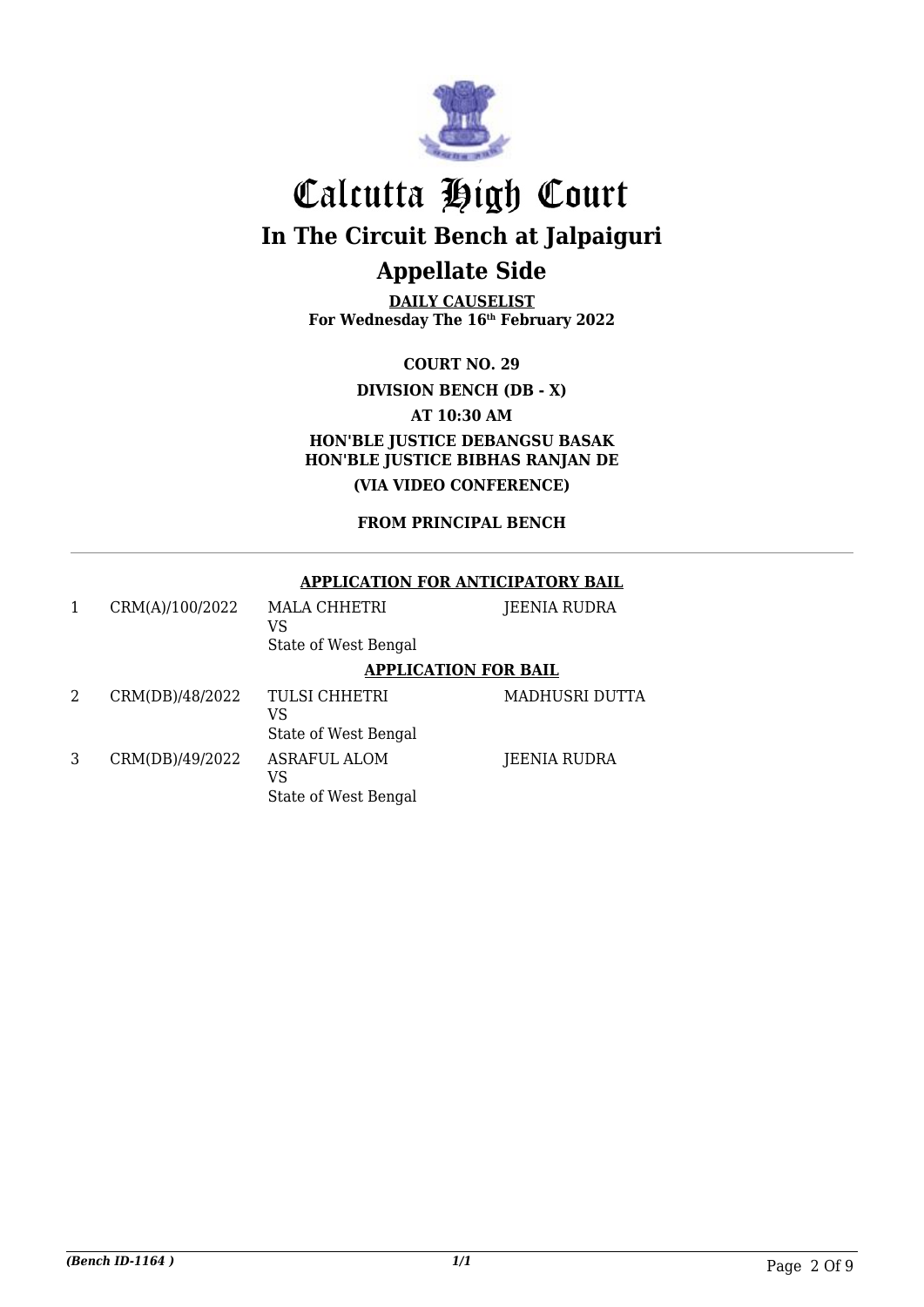

**DAILY CAUSELIST For Wednesday The 16th February 2022**

**COURT NO. 13 SINGLE BENCH (SB-II) AT 10:30 AM HON'BLE JUSTICE RAJASEKHAR MANTHA (VIA VIDEO CONFERENCE)**

**FROM PRINCIPAL BENCH**

#### **NEW MOTION**

| 1 | WPA/298/2022 | MISS RIYA DAS<br>VS<br>STATE OF WEST BENGAL<br>AND ORS.       | AJAY SINGHAL        |
|---|--------------|---------------------------------------------------------------|---------------------|
| 2 | WPA/305/2022 | HIRA BAGCHI<br>VS<br>STATE OF WEST BENGAL<br>AND ORS.         | MEGHLA DAS          |
| 3 | WPA/355/2022 | AMIR HOSSAIN<br>VS<br><b>STATE OF WEST BENGAL</b><br>AND ORS. | <b>JOYJIT DUTTA</b> |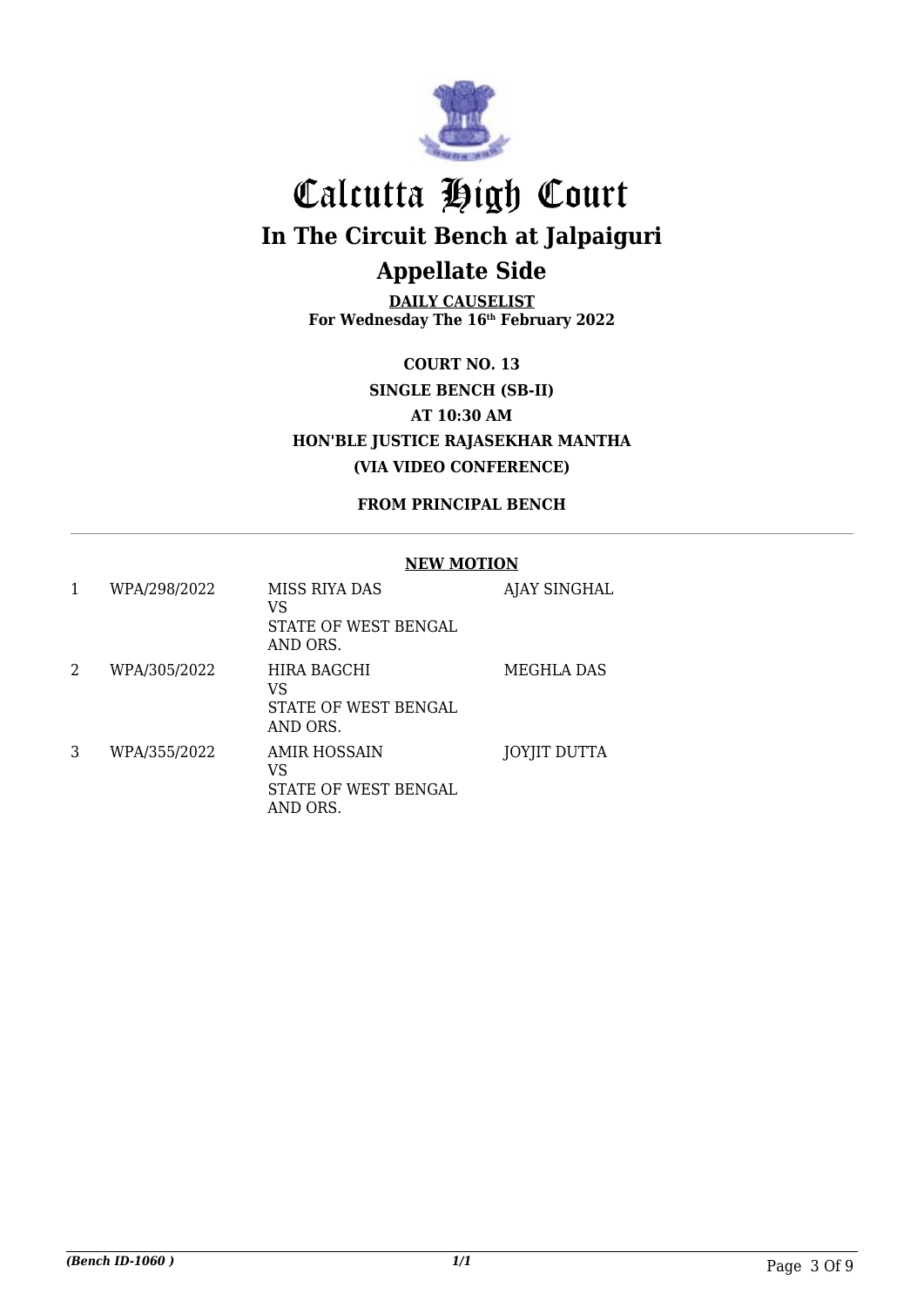

**DAILY CAUSELIST For Wednesday The 16th February 2022**

**COURT NO. 5 SINGLE BENCH (SB-IV) AT 12:00 PM HON'BLE JUSTICE MOUSHUMI BHATTACHARYA (VIA VIDEO CONFERENCE)**

**FROM PRINCIPAL BENCH**

#### **NEW MOTION**

ASHOK HALDER

1 WPA/282/2022 NIKHIL BANDU SARKAR

VS STATE OF WEST BENGAL AND ORS.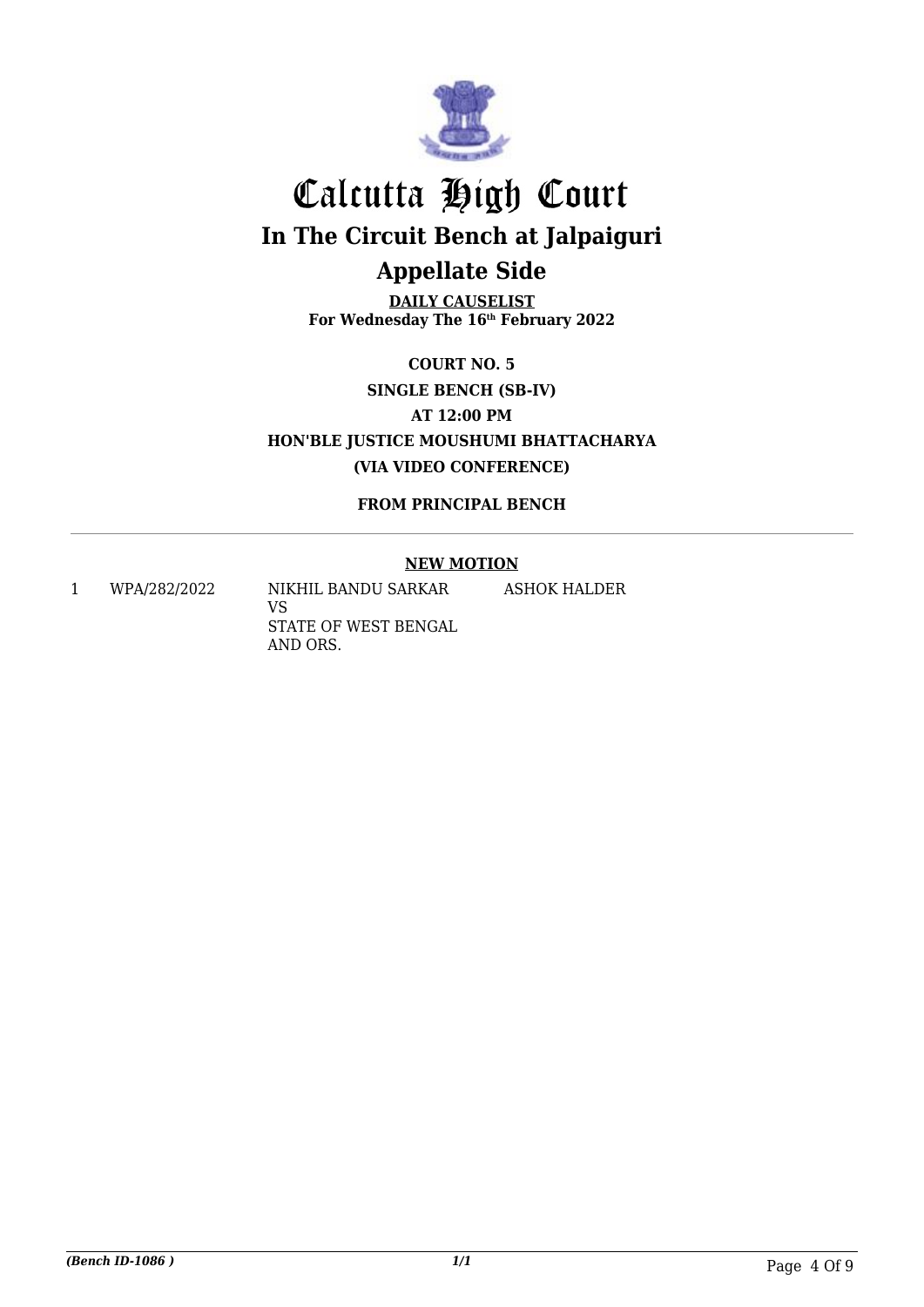

**DAILY CAUSELIST For Wednesday The 16th February 2022**

**COURT NO. 19 SINGLE BENCH (SB-VI) AT 10:30 AM HON'BLE JUSTICE SHAMPA SARKAR (VIA VIDEO CONFERENCE)**

**FROM PRINCIPAL BENCH**

#### **NEW MOTION**

JEENIA RUDRA

1 WPA/392/2022 MALAY BANERJEE

VS STATE OF WEST BENGAL AND ORS.

*(Bench ID-1153 ) 1/1* Page 5 Of 9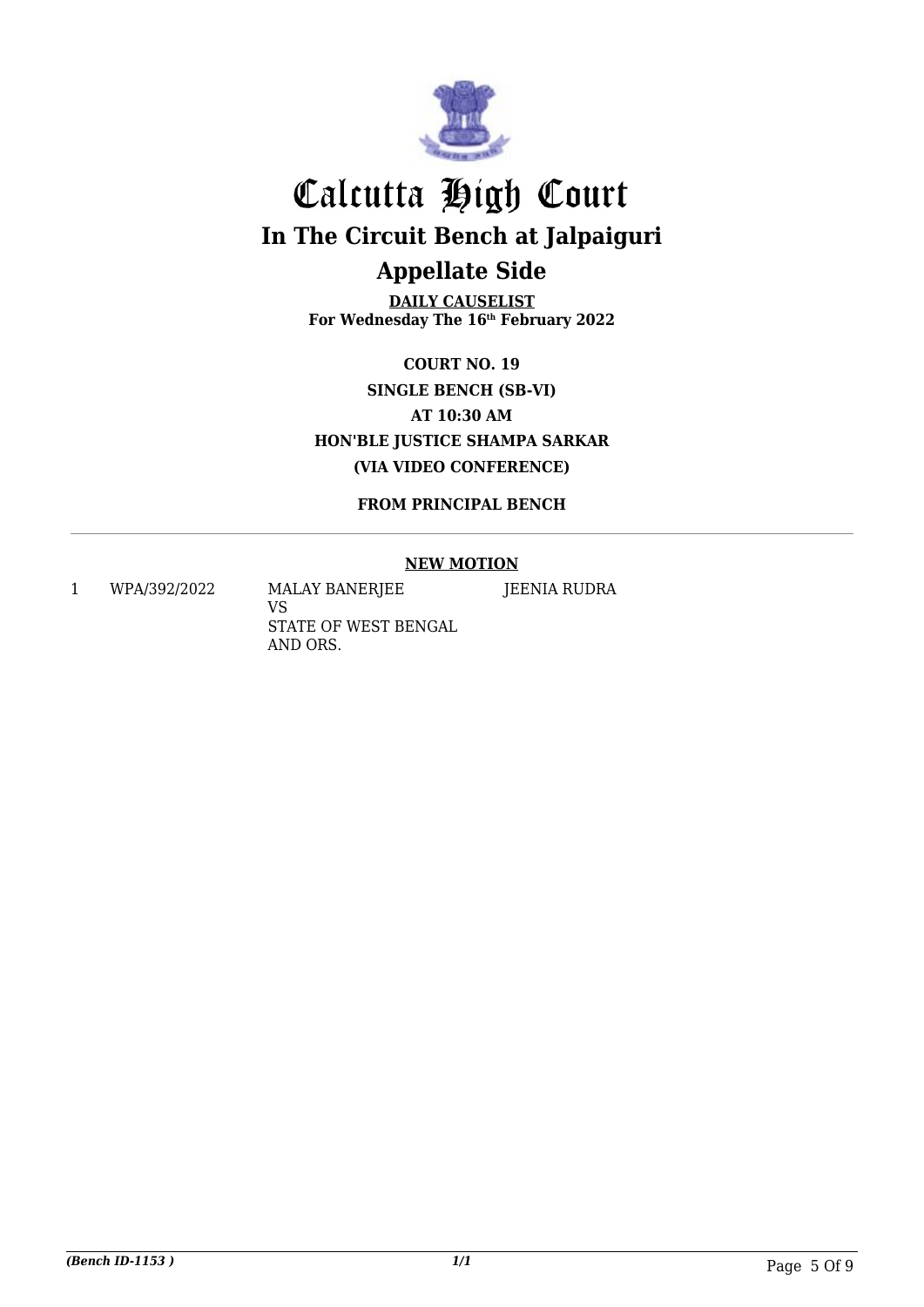

**DAILY CAUSELIST For Wednesday The 16th February 2022**

**COURT NO. 24 SINGLE BENCH (SB - XI) AT 10:30 AM HON'BLE JUSTICE AMRITA SINHA (VIA VIDEO CONFERENCE)**

**FROM PRINCIPAL BENCH**

#### **MOTION**

| 1 | WPA/275/2022 | PANNALAL SAHA<br><b>VS</b><br><b>STATE OF WEST BENGAL</b><br>AND ORS.               | <b>SUBHANKAR DAS</b>                 |
|---|--------------|-------------------------------------------------------------------------------------|--------------------------------------|
| 2 | WPA/289/2022 | SUNCHA@SANCHA BIR<br><b>LEPCHA</b><br><b>VS</b><br>STATE OF WEST BENGAL<br>AND ORS. | SABITA KHUTIA<br><b>BHUNYA</b>       |
| 3 | WPA/290/2022 | <b>ASHA RAI</b><br><b>VS</b><br>STATE OF WEST BENGAL<br>AND ORS.                    | <b>SABITA KHUTIA</b>                 |
| 4 | WPA/291/2022 | <b>JAS BAHADUR CHAMLING</b><br><b>VS</b><br><b>STATE OF WEST BENGAL</b><br>AND ORS. | <b>KRISHNA PADA</b><br><b>SANTRA</b> |
| 5 | WPA/292/2022 | SANTOSH KUMAR KHAWAS<br><b>VS</b><br><b>STATE OF WEST BENGAL</b><br>AND ORS.        | SABITA KHUTIA                        |
| 6 | WPA/293/2022 | <b>SMT DURGA SUBBA</b><br><b>VS</b><br>STATE OF WEST BENGAL<br>AND ORS.             | <b>KRISHNA PADA</b><br><b>SANTRA</b> |
| 7 | WPA/311/2022 | ANNA MANI PRADHAN<br><b>VS</b><br><b>STATE OF WEST BENGAL</b><br>AND ORS.           | SABITA KHUTIA                        |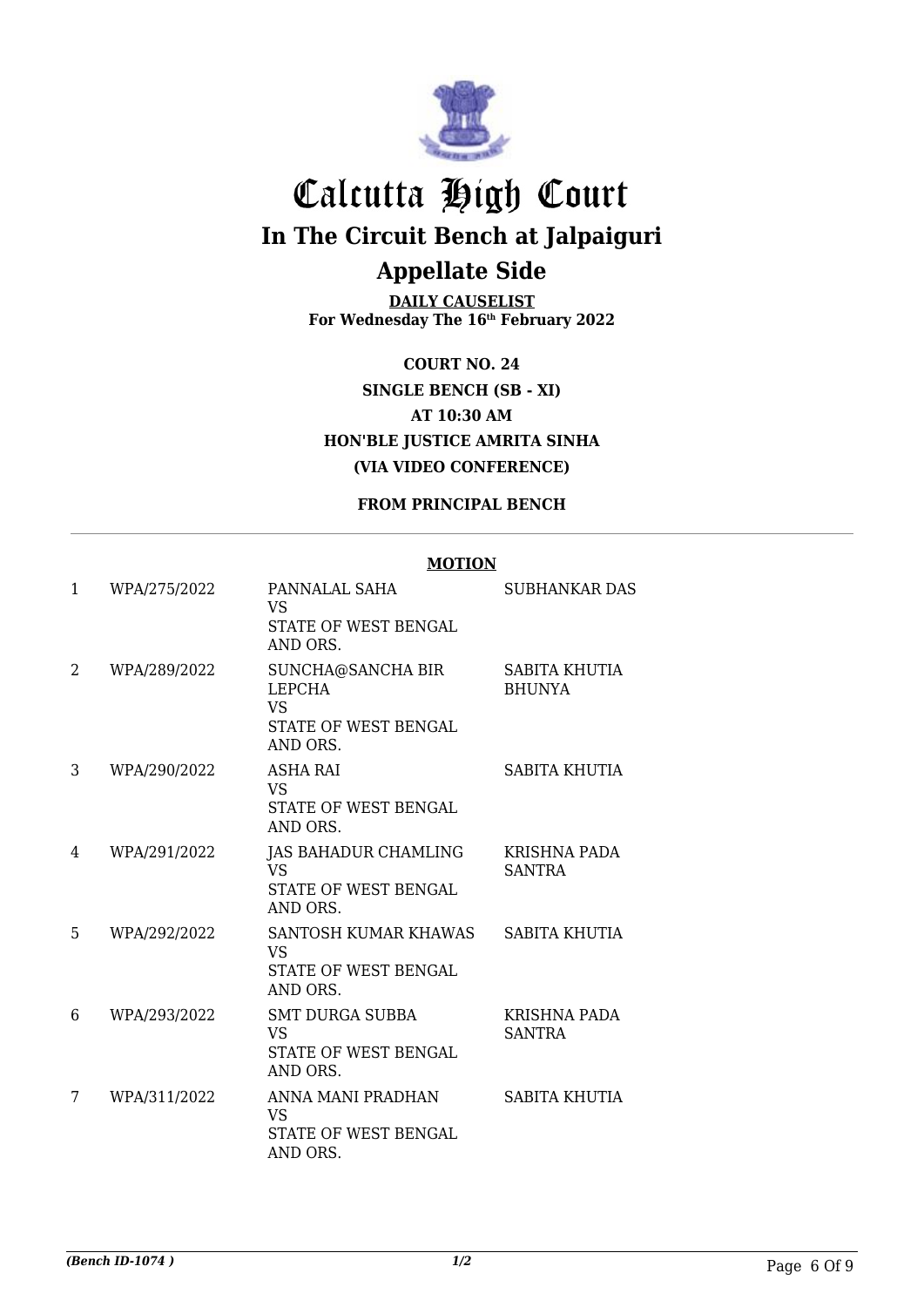8 WPA/312/2022 NIRMAL RAI VS STATE OF WEST BENGAL AND ORS.

SABITA KHUTIA(BHUNYA)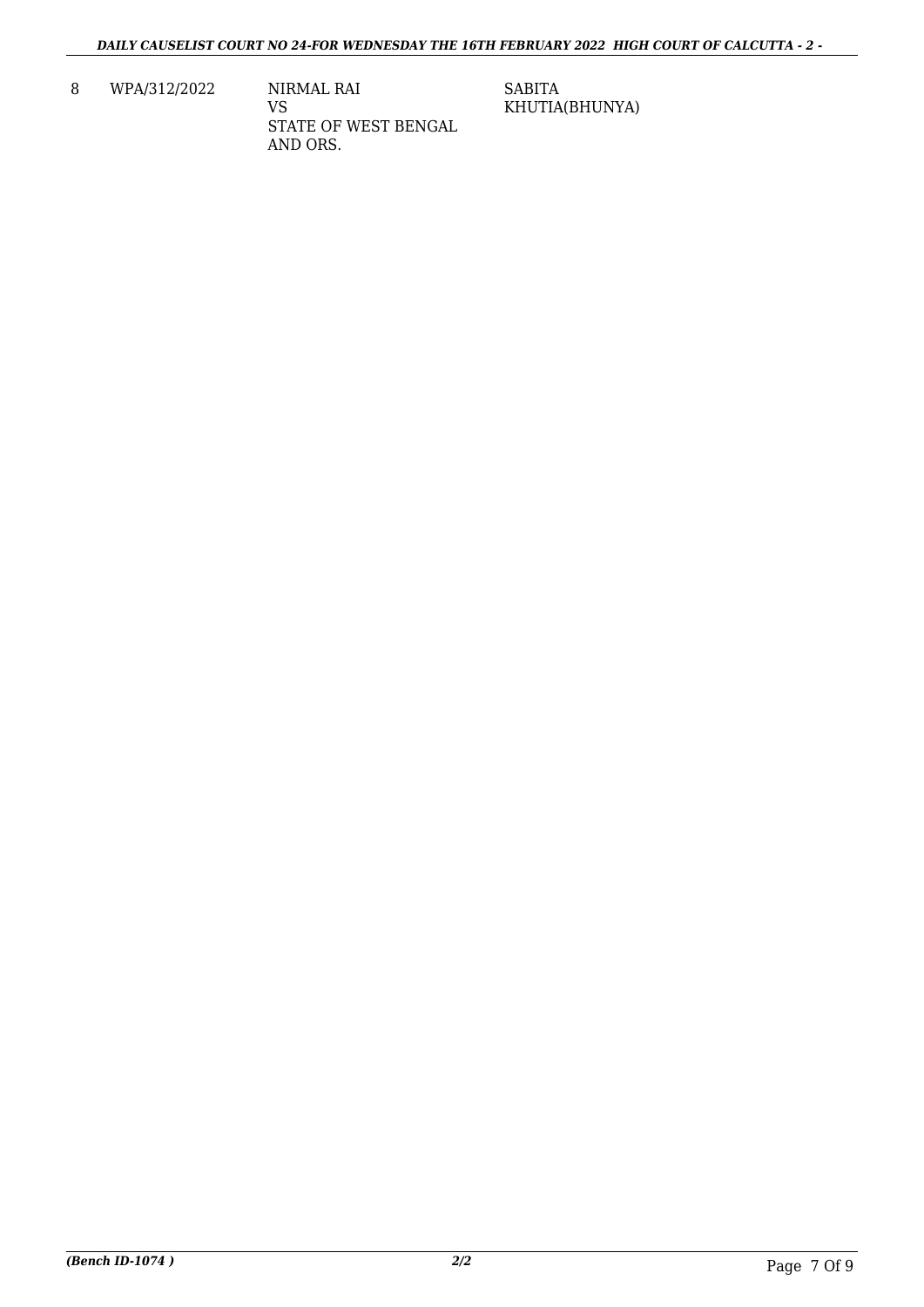

**DAILY CAUSELIST For Wednesday The 16th February 2022**

**COURT NO. 39 SINGLE BENCH (SB - XII) AT 10:30 AM HON'BLE JUSTICE JAY SENGUPTA (VIA VIDEO CONFERENCE)**

#### **FROM PRINCIPAL BENCH**

#### **CRIMINAL REVISION**

| 1 | CRR/8/2022  | VAISHNAVI SAGAR THOSAR<br>VS<br>State of West Bengal AND<br>ANR                        | <b>SANGEETA ROY</b>            |
|---|-------------|----------------------------------------------------------------------------------------|--------------------------------|
| 2 | CRR/12/2022 | DIPEN MALO AND ORS<br>VS<br>STATE OF WEST BENGAL<br>AND ORS.                           | AVIROOP<br><b>BHATTACHARYA</b> |
| 3 | CRR/16/2022 | <b>TAPASH DAS@TAPAS DAS</b><br>AND ORS<br>VS<br>State of West Bengal AND<br><b>ANR</b> | <b>DEBASIS KAR</b>             |
| 4 | CRR/17/2022 | MEHBOOB HABIB CHINOY<br>VS<br>State of West Bengal AND<br>ANR                          | KANAKENDU<br><b>CHATTERJEE</b> |